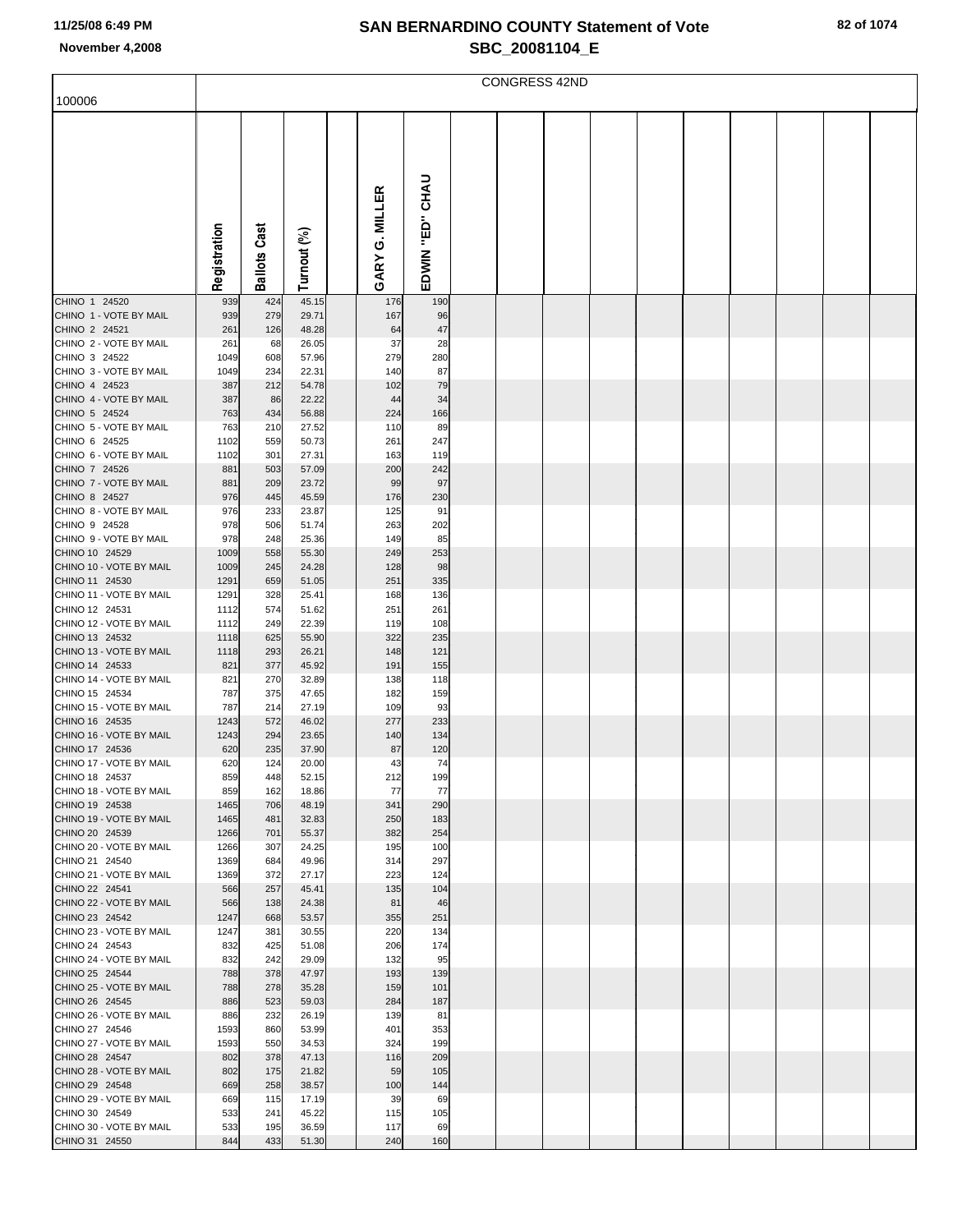|                                                      | <b>CONGRESS 42ND</b> |                         |                |                |                      |                           |          |  |  |  |  |                                                                                                              |  |           |  |  |
|------------------------------------------------------|----------------------|-------------------------|----------------|----------------|----------------------|---------------------------|----------|--|--|--|--|--------------------------------------------------------------------------------------------------------------|--|-----------|--|--|
| 100006                                               |                      |                         |                |                |                      |                           |          |  |  |  |  |                                                                                                              |  |           |  |  |
|                                                      |                      |                         |                |                |                      |                           |          |  |  |  |  |                                                                                                              |  |           |  |  |
|                                                      |                      |                         |                |                |                      |                           |          |  |  |  |  |                                                                                                              |  |           |  |  |
|                                                      |                      |                         |                |                |                      |                           |          |  |  |  |  |                                                                                                              |  |           |  |  |
|                                                      |                      |                         |                |                |                      |                           |          |  |  |  |  |                                                                                                              |  |           |  |  |
|                                                      |                      |                         |                | GARY G. MILLER |                      | EDWIN "ED" CHAU           |          |  |  |  |  |                                                                                                              |  |           |  |  |
|                                                      |                      |                         |                |                |                      |                           |          |  |  |  |  |                                                                                                              |  |           |  |  |
|                                                      |                      |                         |                |                |                      |                           |          |  |  |  |  |                                                                                                              |  |           |  |  |
|                                                      |                      |                         |                |                |                      |                           |          |  |  |  |  |                                                                                                              |  |           |  |  |
|                                                      | Registration         | <b>Ballots Cast</b>     | Turnout (%)    |                |                      |                           |          |  |  |  |  |                                                                                                              |  |           |  |  |
|                                                      |                      |                         |                |                |                      |                           |          |  |  |  |  |                                                                                                              |  |           |  |  |
| CHINO 31 - VOTE BY MAIL                              | 844                  | 259                     | 30.69          |                | 133                  | 108                       |          |  |  |  |  |                                                                                                              |  |           |  |  |
| CHINO 32 24551                                       |                      | 3<br>$\mathbf 0$        | 60.00          |                |                      | ***********<br>$\sqrt{ }$ |          |  |  |  |  | <b>Insufficient Turnout to Protect Voter Privacy</b>                                                         |  | ********* |  |  |
| CHINO 32 - VOTE BY MAIL<br>CHINO 33 24552            |                      | C                       | 0.00<br>0.00   |                |                      | C                         |          |  |  |  |  |                                                                                                              |  |           |  |  |
| CHINO 33 - VOTE BY MAIL                              | $\Omega$             | $\Omega$                | 0.00           |                |                      | $\sqrt{ }$                |          |  |  |  |  |                                                                                                              |  |           |  |  |
| CHINO 34 24553                                       | 512                  | 192                     | 37.50          |                | 108                  | 64                        |          |  |  |  |  |                                                                                                              |  |           |  |  |
| CHINO 34 - VOTE BY MAIL                              | 512                  | 182<br>314              | 35.55          |                | 98                   | 71                        |          |  |  |  |  |                                                                                                              |  |           |  |  |
| CHINO 35 24554<br>CHINO 35 - VOTE BY MAIL            | 644<br>644           | 186                     | 48.76<br>28.88 |                | 127<br>99            | 146<br>79                 |          |  |  |  |  |                                                                                                              |  |           |  |  |
| CHINO 36 24555                                       | 215                  | 120                     | 55.81          |                | 63                   | 44                        |          |  |  |  |  |                                                                                                              |  |           |  |  |
| CHINO 36 - VOTE BY MAIL                              | 215                  | $\overline{2}$          | 0.93           |                |                      | ***                       | ******** |  |  |  |  | <b>Insufficient Turnout to Protect Voter Privacy</b>                                                         |  | ********* |  |  |
| CHINO 37 24556                                       | 55                   | 39<br>$\mathbf 0$       | 70.91          |                | 25                   | 12<br>$\cap$              |          |  |  |  |  |                                                                                                              |  |           |  |  |
| CHINO 37 - VOTE BY MAIL<br>CHINO 38 24557            | 55<br>$\Omega$       | $\Omega$                | 0.00<br>0.00   |                | $\Omega$             | $\sqrt{ }$                |          |  |  |  |  |                                                                                                              |  |           |  |  |
| CHINO 38 - VOTE BY MAIL                              | $\mathbf 0$          | $\mathbf 0$             | 0.00           |                |                      |                           |          |  |  |  |  |                                                                                                              |  |           |  |  |
| CHINO 39 24558                                       | 12                   | 7                       | 58.33          |                |                      |                           |          |  |  |  |  |                                                                                                              |  |           |  |  |
| CHINO 39 - VOTE BY MAIL                              | 12                   | $\Omega$<br>$\mathbf c$ | 0.00           |                |                      |                           |          |  |  |  |  |                                                                                                              |  |           |  |  |
| CHINO 40 24559<br>CHINO 40 - VOTE BY MAIL            | 11<br>11             | $\Omega$                | 81.82<br>0.00  |                |                      |                           |          |  |  |  |  |                                                                                                              |  |           |  |  |
| CHINO 41 24560                                       | 35                   | 27                      | 77.14          |                | 26                   | $\sqrt{ }$                |          |  |  |  |  |                                                                                                              |  |           |  |  |
| CHINO 41 - VOTE BY MAIL                              | 35                   | $\mathbf{0}$            | 0.00           |                | $\mathbf 0$          | C                         |          |  |  |  |  |                                                                                                              |  |           |  |  |
| CHINO 42 24561                                       | 25                   | 17                      | 68.00          |                | 13                   | 3<br>***********          |          |  |  |  |  |                                                                                                              |  | ********* |  |  |
| CHINO 42 - VOTE BY MAIL<br>CHINO 43 24562            | 25                   | $\overline{2}$<br>3     | 8.00<br>100.00 |                |                      | ***********               |          |  |  |  |  | <b>Insufficient Turnout to Protect Voter Privacy</b><br><b>Insufficient Turnout to Protect Voter Privacy</b> |  | ********* |  |  |
| CHINO 43 - VOTE BY MAIL                              |                      | $\Omega$                | 0.00           |                |                      |                           |          |  |  |  |  |                                                                                                              |  |           |  |  |
| CHINO 44 24563                                       |                      | $\Omega$                | 0.00           |                | $\Omega$             | $\Omega$                  |          |  |  |  |  |                                                                                                              |  |           |  |  |
| CHINO 44 - VOTE BY MAIL                              |                      | $\mathsf{C}$<br>C       | 0.00           |                | $\Omega$<br>$\Omega$ | $\sqrt{ }$<br>$\Omega$    |          |  |  |  |  |                                                                                                              |  |           |  |  |
| CHINO 45 24564<br>CHINO 45 - VOTE BY MAIL            |                      |                         | 0.00<br>0.00   |                | $\Omega$             | $\mathbf 0$               |          |  |  |  |  |                                                                                                              |  |           |  |  |
| CHINO 46 24565                                       |                      |                         | 100.00         |                |                      | ***********               |          |  |  |  |  | <b>Insufficient Turnout to Protect Voter Privacy</b>                                                         |  | ********* |  |  |
| CHINO 46 - VOTE BY MAIL                              |                      | $\mathsf{C}$            | 0.00           |                |                      | $\Omega$                  |          |  |  |  |  |                                                                                                              |  |           |  |  |
| CHINO HILLS 1 24579                                  | 1117                 | 912                     | 81.65          |                | 387                  | 395                       |          |  |  |  |  |                                                                                                              |  |           |  |  |
| CHINO HILLS 1 - VOTE BY MAIL<br>CHINO HILLS 2 24580  | 1117<br>1086         | 379<br>174              | 33.93<br>16.02 |                | 212<br>76            | 144<br>74                 |          |  |  |  |  |                                                                                                              |  |           |  |  |
| CHINO HILLS 2 - VOTE BY MAIL                         | 1086                 | 295                     | 27.16          |                | 157                  | 117                       |          |  |  |  |  |                                                                                                              |  |           |  |  |
| CHINO HILLS 3 24581                                  | 994                  | 383                     | 38.53          |                | 174                  | 155                       |          |  |  |  |  |                                                                                                              |  |           |  |  |
| CHINO HILLS 3 - VOTE BY MAIL<br>CHINO HILLS 4 24582  | 994<br>1052          | 308<br>547              | 30.99<br>52.00 |                | 140<br>249           | 139<br>243                |          |  |  |  |  |                                                                                                              |  |           |  |  |
| CHINO HILLS 4 - VOTE BY MAIL                         | 1052                 | 330                     | 31.37          |                | 168                  | 136                       |          |  |  |  |  |                                                                                                              |  |           |  |  |
| CHINO HILLS 5 24583                                  | 1096                 | 557                     | 50.82          |                | 283                  | 226                       |          |  |  |  |  |                                                                                                              |  |           |  |  |
| CHINO HILLS 5 - VOTE BY MAIL                         | 1096                 | 310                     | 28.28          |                | 167                  | 121                       |          |  |  |  |  |                                                                                                              |  |           |  |  |
| CHINO HILLS 6 24584<br>CHINO HILLS 6 - VOTE BY MAIL  | 969<br>969           | 549<br>310              | 56.66<br>31.99 |                | 236<br>155           | 258<br>134                |          |  |  |  |  |                                                                                                              |  |           |  |  |
| CHINO HILLS 7 24585                                  | 1375                 | 679                     | 49.38          |                | 347                  | 259                       |          |  |  |  |  |                                                                                                              |  |           |  |  |
| CHINO HILLS 7 - VOTE BY MAIL                         | 1375                 | 461                     | 33.53          |                | 255                  | 175                       |          |  |  |  |  |                                                                                                              |  |           |  |  |
| CHINO HILLS 8 24586                                  | 1055                 | 535                     | 50.71          |                | 279                  | 195                       |          |  |  |  |  |                                                                                                              |  |           |  |  |
| CHINO HILLS 8 - VOTE BY MAIL<br>CHINO HILLS 9 24587  | 1055<br>654          | 356<br>276              | 33.74<br>42.20 |                | 220<br>146           | 117<br>103                |          |  |  |  |  |                                                                                                              |  |           |  |  |
| CHINO HILLS 9 - VOTE BY MAIL                         | 654                  | 251                     | 38.38          |                | 150                  | 87                        |          |  |  |  |  |                                                                                                              |  |           |  |  |
| CHINO HILLS 10 24588                                 | 1089                 | 518                     | 47.57          |                | 263                  | 173                       |          |  |  |  |  |                                                                                                              |  |           |  |  |
| CHINO HILLS 10 - VOTE BY MAI                         | 1089                 | 431                     | 39.58          |                | 284                  | 123                       |          |  |  |  |  |                                                                                                              |  |           |  |  |
| CHINO HILLS 11 24589<br>CHINO HILLS 11 - VOTE BY MAI | 961<br>961           | 424<br>285              | 44.12<br>29.66 |                | 201<br>142           | 185<br>121                |          |  |  |  |  |                                                                                                              |  |           |  |  |
| CHINO HILLS 12 24590                                 | 913                  | 461                     | 50.49          |                | 201                  | 218                       |          |  |  |  |  |                                                                                                              |  |           |  |  |
| CHINO HILLS 12 - VOTE BY MAI                         | 913                  | 286                     | 31.33          |                | 138                  | 129                       |          |  |  |  |  |                                                                                                              |  |           |  |  |
| CHINO HILLS 13 24591                                 | 752                  | 395                     | 52.53          |                | 182                  | 172                       |          |  |  |  |  |                                                                                                              |  |           |  |  |
| CHINO HILLS 13 - VOTE BY MAI<br>CHINO HILLS 14 24592 | 752<br>1331          | 244<br>687              | 32.45<br>51.62 |                | 133<br>362           | 98<br>247                 |          |  |  |  |  |                                                                                                              |  |           |  |  |
| CHINO HILLS 14 - VOTE BY MAI                         | 1331                 | 396                     | 29.75          |                | 251                  | 110                       |          |  |  |  |  |                                                                                                              |  |           |  |  |
| CHINO HILLS 15 24593                                 | 925                  | 457                     | 49.41          |                | 238                  | 178                       |          |  |  |  |  |                                                                                                              |  |           |  |  |
| CHINO HILLS 15 - VOTE BY MAI                         | 925                  | 267                     | 28.86          |                | 149                  | 98                        |          |  |  |  |  |                                                                                                              |  |           |  |  |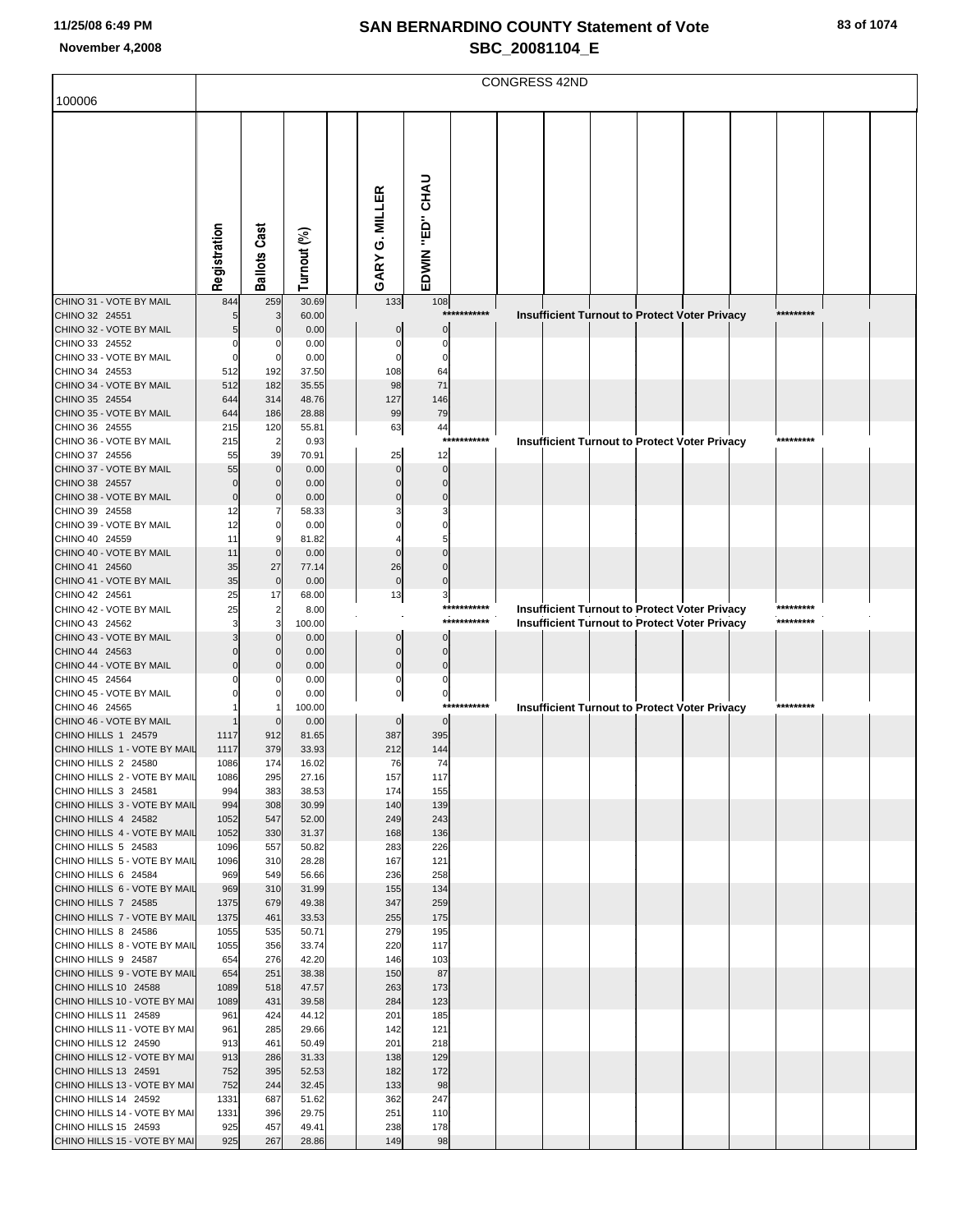|                                                      | <b>CONGRESS 42ND</b> |                       |                |  |                      |                   |             |  |  |  |  |                                                      |  |           |  |  |
|------------------------------------------------------|----------------------|-----------------------|----------------|--|----------------------|-------------------|-------------|--|--|--|--|------------------------------------------------------|--|-----------|--|--|
| 100006                                               |                      |                       |                |  |                      |                   |             |  |  |  |  |                                                      |  |           |  |  |
|                                                      |                      |                       |                |  |                      |                   |             |  |  |  |  |                                                      |  |           |  |  |
|                                                      |                      |                       |                |  |                      |                   |             |  |  |  |  |                                                      |  |           |  |  |
|                                                      |                      |                       |                |  |                      |                   |             |  |  |  |  |                                                      |  |           |  |  |
|                                                      |                      |                       |                |  |                      |                   |             |  |  |  |  |                                                      |  |           |  |  |
|                                                      |                      |                       |                |  |                      |                   |             |  |  |  |  |                                                      |  |           |  |  |
|                                                      |                      |                       |                |  |                      |                   |             |  |  |  |  |                                                      |  |           |  |  |
|                                                      |                      |                       |                |  |                      |                   |             |  |  |  |  |                                                      |  |           |  |  |
|                                                      |                      |                       |                |  | G. MILLER            | "ED" CHAU         |             |  |  |  |  |                                                      |  |           |  |  |
|                                                      |                      |                       |                |  |                      |                   |             |  |  |  |  |                                                      |  |           |  |  |
|                                                      | Registration         | <b>Ballots Cast</b>   | Turnout (%)    |  | GARY                 | EDWIN             |             |  |  |  |  |                                                      |  |           |  |  |
| CHINO HILLS 16 24594                                 | 889                  | 366                   | 41.17          |  | 155                  | 160               |             |  |  |  |  |                                                      |  |           |  |  |
| CHINO HILLS 16 - VOTE BY MAI                         | 889                  | 355                   | 39.93          |  | 192                  | 128               |             |  |  |  |  |                                                      |  |           |  |  |
| CHINO HILLS 17 24595                                 | 1353                 | 551                   | 40.72          |  | 219                  | 281               |             |  |  |  |  |                                                      |  |           |  |  |
| CHINO HILLS 17 - VOTE BY MAI                         | 1353                 | 437                   | 32.30          |  | 222                  | 186               |             |  |  |  |  |                                                      |  |           |  |  |
| CHINO HILLS 18 24596<br>CHINO HILLS 18 - VOTE BY MAI | 1264<br>1264         | 582<br>450            | 46.04<br>35.60 |  | 369<br>295           | 164<br>123        |             |  |  |  |  |                                                      |  |           |  |  |
| CHINO HILLS 19 24597                                 | 863                  | 388                   | 44.96          |  | 230                  | 118               |             |  |  |  |  |                                                      |  |           |  |  |
| CHINO HILLS 19 - VOTE BY MAI                         | 863                  | 370                   | 42.87          |  | 251                  | 102               |             |  |  |  |  |                                                      |  |           |  |  |
| CHINO HILLS 20 24598                                 | 1246                 | 686                   | 55.06          |  | 343                  | 263               |             |  |  |  |  |                                                      |  |           |  |  |
| CHINO HILLS 20 - VOTE BY MAI<br>CHINO HILLS 21 24599 | 1246<br>1114         | 374<br>589            | 30.02<br>52.87 |  | 223<br>305           | 119<br>241        |             |  |  |  |  |                                                      |  |           |  |  |
| CHINO HILLS 21 - VOTE BY MAI                         | 1114                 | 298                   | 26.75          |  | 184                  | 103               |             |  |  |  |  |                                                      |  |           |  |  |
| CHINO HILLS 22 24600                                 | 1283                 | 624                   | 48.64          |  | 409                  | 167               |             |  |  |  |  |                                                      |  |           |  |  |
| CHINO HILLS 22 - VOTE BY MAI<br>CHINO HILLS 23 24601 | 1283<br>1243         | 444<br>731            | 34.61<br>58.81 |  | 288<br>393           | 120<br>260        |             |  |  |  |  |                                                      |  |           |  |  |
| CHINO HILLS 23 - VOTE BY MAI                         | 1243                 | 294                   | 23.65          |  | 175                  | 98                |             |  |  |  |  |                                                      |  |           |  |  |
| CHINO HILLS 24 24602                                 | 1067                 | 515                   | 48.27          |  | 196                  | 255               |             |  |  |  |  |                                                      |  |           |  |  |
| CHINO HILLS 24 - VOTE BY MAI                         | 1067                 | 239                   | 22.40          |  | 125                  | 100               |             |  |  |  |  |                                                      |  |           |  |  |
| CHINO HILLS 25 24603<br>CHINO HILLS 25 - VOTE BY MAI | 856<br>856           | 370<br>276            | 43.22<br>32.24 |  | 177<br>155           | 151<br>108        |             |  |  |  |  |                                                      |  |           |  |  |
| CHINO HILLS 26 24604                                 | 1118                 | 519                   | 46.42          |  | 264                  | 209               |             |  |  |  |  |                                                      |  |           |  |  |
| CHINO HILLS 26 - VOTE BY MAI                         | 1118                 | 393                   | 35.15          |  | 223                  | 146               |             |  |  |  |  |                                                      |  |           |  |  |
| CHINO HILLS 27 24605                                 | 872                  | 449                   | 51.49          |  | 201                  | 210               |             |  |  |  |  |                                                      |  |           |  |  |
| CHINO HILLS 27 - VOTE BY MAI<br>CHINO HILLS 28 24606 | 872<br>1392          | 248<br>665            | 28.44<br>47.77 |  | 140<br>346           | 95<br>250         |             |  |  |  |  |                                                      |  |           |  |  |
| CHINO HILLS 28 - VOTE BY MAI                         | 1392                 | 480                   | 34.48          |  | 272                  | 182               |             |  |  |  |  |                                                      |  |           |  |  |
| CHINO HILLS 29 24607                                 | 1066                 | 541                   | 50.75          |  | 290                  | 180               |             |  |  |  |  |                                                      |  |           |  |  |
| CHINO HILLS 29 - VOTE BY MAI                         | 1066                 | 336                   | 31.52          |  | 208                  | 104               |             |  |  |  |  |                                                      |  |           |  |  |
| CHINO HILLS 30 24608<br>CHINO HILLS 30 - VOTE BY MAI | 1000<br>1000         | 543<br>304            | 54.30<br>30.40 |  | 281<br>167           | 206<br>112        |             |  |  |  |  |                                                      |  |           |  |  |
| CHINO HILLS 31 24609                                 | 950                  | 526                   | 55.37          |  | 307                  | 167               |             |  |  |  |  |                                                      |  |           |  |  |
| CHINO HILLS 31 - VOTE BY MAI                         | 950                  | 257                   | 27.05          |  | 150                  | 85                |             |  |  |  |  |                                                      |  |           |  |  |
| CHINO HILLS 32 24610<br>CHINO HILLS 32 - VOTE BY MAI | 944<br>944           | 429<br>304            | 45.44<br>32.20 |  | 200<br>167           | 200<br>116        |             |  |  |  |  |                                                      |  |           |  |  |
| CHINO HILLS 33 24611                                 | 690                  | 302                   | 43.77          |  | 148                  | 113               |             |  |  |  |  |                                                      |  |           |  |  |
| CHINO HILLS 33 - VOTE BY MAI                         | 690                  | 221                   | 32.03          |  | 107                  | 97                |             |  |  |  |  |                                                      |  |           |  |  |
| CHINO HILLS 34 24612<br>CHINO HILLS 34 - VOTE BY MAI | 897<br>897           | 419<br>326            | 46.71          |  | 209<br>184           | 165<br>125        |             |  |  |  |  |                                                      |  |           |  |  |
| CHINO HILLS 35 24613                                 | 807                  | 434                   | 36.34<br>53.78 |  | 255                  | 130               |             |  |  |  |  |                                                      |  |           |  |  |
| CHINO HILLS 35 - VOTE BY MAI                         | 807                  | 252                   | 31.23          |  | 171                  | 74                |             |  |  |  |  |                                                      |  |           |  |  |
| CHINO HILLS 36 24614                                 | 711                  | 348                   | 48.95          |  | 152                  | 161               |             |  |  |  |  |                                                      |  |           |  |  |
| CHINO HILLS 36 - VOTE BY MAI<br>CHINO HILLS 37 24615 | 711<br>450           | 184<br>225            | 25.88<br>50.00 |  | 80<br>116            | 93<br>91          |             |  |  |  |  |                                                      |  |           |  |  |
| CHINO HILLS 37 - VOTE BY MAI                         | 450                  | 151                   | 33.56          |  | 85                   | 56                |             |  |  |  |  |                                                      |  |           |  |  |
| CHINO HILLS 38 24616                                 | 637                  | 299                   | 46.94          |  | 135                  | 130               |             |  |  |  |  |                                                      |  |           |  |  |
| CHINO HILLS 38 - VOTE BY MAI<br>CHINO HILLS 39 24617 | 637<br>0             | 192<br>$\overline{0}$ | 30.14<br>0.00  |  | 81<br>C              | 93<br>$\mathbf 0$ |             |  |  |  |  |                                                      |  |           |  |  |
| CHINO HILLS 39 - VOTE BY MAI                         | 0                    | $\mathbf 0$           | 0.00           |  |                      | $\mathbf 0$       |             |  |  |  |  |                                                      |  |           |  |  |
| CHINO NORTH 2 24567                                  | 525                  | 394                   | 75.05          |  | 194                  | 146               |             |  |  |  |  |                                                      |  |           |  |  |
| CHINO NORTH 2 - VOTE BY MAI                          | 525                  | 113                   | 21.52          |  | 65                   | 38                |             |  |  |  |  |                                                      |  |           |  |  |
| CHINO NORTH 3 24569<br>CHINO NORTH 3 - VOTE BY MAI   | 8<br>8               | 6<br>2                | 75.00<br>25.00 |  | 5                    | $\mathbf 1$       | *********** |  |  |  |  | <b>Insufficient Turnout to Protect Voter Privacy</b> |  | ********* |  |  |
| CHINO NORTH 4 24570                                  |                      |                       | 100.00         |  |                      |                   | *********** |  |  |  |  | <b>Insufficient Turnout to Protect Voter Privacy</b> |  | ********* |  |  |
| CHINO NORTH 4 - VOTE BY MAI                          |                      |                       | 0.00           |  | $\mathbf 0$          | $\Omega$          |             |  |  |  |  |                                                      |  |           |  |  |
| CHINO NORTH 5 24571<br>CHINO NORTH 5 - VOTE BY MAI   | 223<br>223           | 137<br>$\mathbf 0$    | 61.43<br>0.00  |  | 74<br>$\overline{0}$ | 55<br>$\mathbf 0$ |             |  |  |  |  |                                                      |  |           |  |  |
| CHINO NORTH 6 24572                                  | 8                    |                       | 50.00          |  |                      |                   | *********** |  |  |  |  | <b>Insufficient Turnout to Protect Voter Privacy</b> |  | ********* |  |  |
| CHINO NORTH 6 - VOTE BY MAI                          | 8                    | 0                     | 0.00           |  | $\overline{0}$       | $\overline{0}$    |             |  |  |  |  |                                                      |  |           |  |  |
| CHINO NORTH 7 24573                                  | 5                    | З<br>$\Omega$         | 60.00          |  |                      |                   | *********** |  |  |  |  | <b>Insufficient Turnout to Protect Voter Privacy</b> |  | ********* |  |  |
| CHINO NORTH 7 - VOTE BY MAI<br>CHINO NORTH 8 24574   | 5<br>98              | 68                    | 0.00<br>69.39  |  | 0<br>32              | $\mathbf 0$<br>32 |             |  |  |  |  |                                                      |  |           |  |  |
|                                                      |                      |                       |                |  |                      |                   |             |  |  |  |  |                                                      |  |           |  |  |